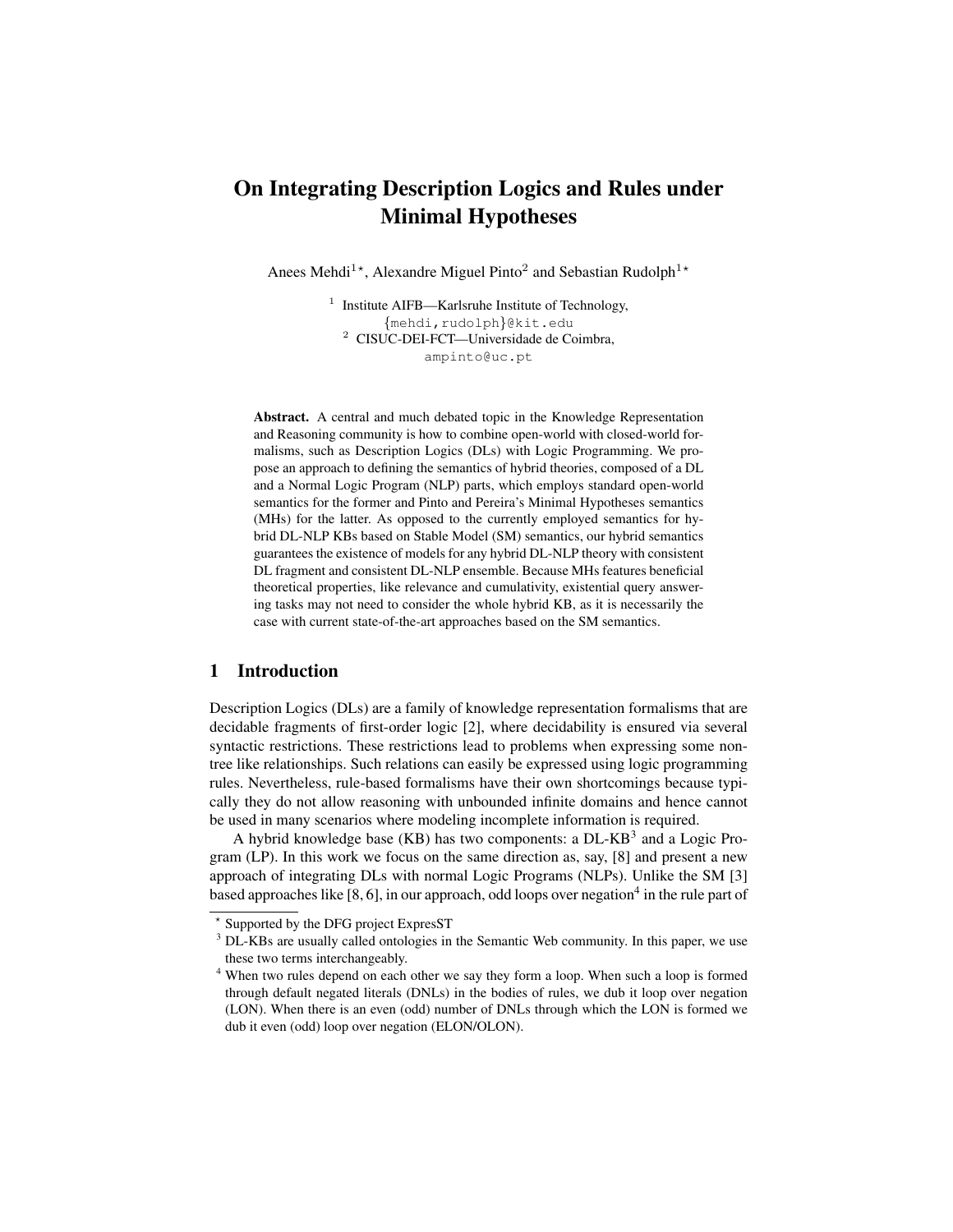a hybrid KB are not treated as modeling errors and hence not every hybrid KB containing OLONs needs to be inconsistent. Approaches based on Well-Founded Semantics (WFS) like [5] are three-valued and handle OLONs via the third *undefined* truth value.

#### Example 1. The affordable car problem.

Consider an online recommendation system for selling vehicles. The knowledge of the car sales company is described by the following ontology and NLP rule:

| Vehicle $\equiv$ Car $\sqcup$ Van $\sqcup$ Truck                                                    | (1) |
|-----------------------------------------------------------------------------------------------------|-----|
| $Car \equiv ABS \sqcup Airbagged \sqcup Automatic$                                                  | (2) |
| AffordableCar $\equiv$ Car $\Box \neg$ (ABS $\Box$ Airbagged $\Box$ Automatic) $\Box$ StandardSeats | (3) |
| LuxuryCar $\equiv$ Car $\Box$ ABS $\Box$ Airbagged $\Box$ Automatic $\Box$ LeatherSeats             | (4) |
|                                                                                                     |     |

*StandardSeats(C)* ← not *LeatherSeats(C)* (5)

Vehicles for sale are cars, vans, or trucks  $(Axiom (1))$ ; all cars always come with at least one additional feature (Axiom (2)); an affordable car misses at least one these features (Axiom (3)) and has standard seats; luxury cars have all three features and special leather seats (Axiom (4)). By default, a car is sold with standard seats, unless it is explicitly demanded by the customer that the car must have leather seats  $-$  Rule  $(5)$ .

Suppose now there is a customer who will be happy if she gets an affordable car  $c$ , and her preferences regarding car systems are given as in the following rules:

| $Automatic(c) \leftarrow not\, ABS(c)$         | (6) | $ABS(c) \leftarrow not Airbagged(c)$ | (7) |
|------------------------------------------------|-----|--------------------------------------|-----|
| $Airbagger(c) \leftarrow not$ Automatic(c) (8) |     | $Happy \leftarrow AffordableCar(c)$  | (9) |

We need to find an affordable car while satisfying her preferences. Using the stable models as the semantic basis for the NLP part leads to no solution because the SMs are unable to assign models to the OLON formed by the rules  $(6)$ ,  $(7)$  and  $(8)$ . However, such a system is easily realizable in our approach.  $\Diamond$ 

LONs in NLPs can be used to represent alternative choices, not unlike SAT problems, and in these cases the existence of a solution is guaranteed as long as no Integrity Constraints<sup>5</sup> (ICs) are added to the program. The Closed World Assumption (CWA) principle associated with the not operator is intended to enforce a skeptical stance, i.e., holding minimal beliefs. Although with LPs with no LONs we can always apply the CWA, with LPs with LONs there are several alternative minimal sets of beliefs one can assume — in this case we no longer use the CWA, but instead a Alternative World Assumption (AWA). The approach taken by the Minimal Hypotheses (MH) semantics [9], upon which our current work is based, considers its models to be the consequences of (set-inclusion) minimally assumed hypotheses, where the assumable hypotheses come from the atoms of DNLs in LONs. In the example the NLP part is used to represent

<sup>5</sup> An IC is a special kind of logic rule where the head is ⊥. ICs are not part of NLPs, but (non-Normal) LPs are unions of "normal" rules with ICs. This way, a generate-and-test problem can be modeled by a LP using the normal rules as generators of candidate solutions (the models), and using the ICs as filters to discard unsatisfying candidate solutions.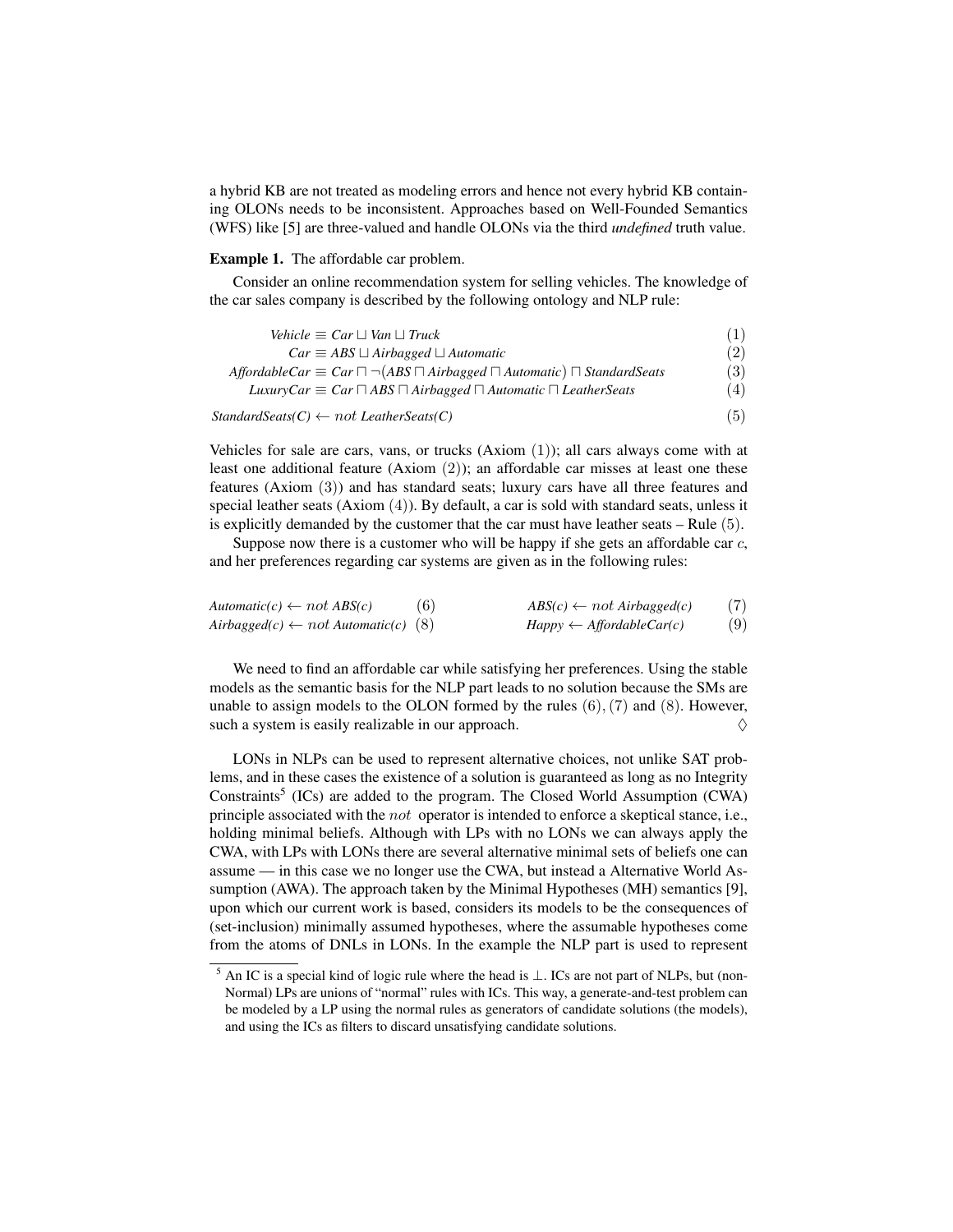a customer's preferences which we want to satisfy in a 2-valued fashion: a SM-based approach provides no solution, whereas a MH-based one does.

## 2 Minimal Hypotheses-based Semantics for Hybrid DL-NLP KBs

Our semantics for hybrid DL-NLP KBs is based upon a guess-and-check declarative fixed-point definition, an approach not unlike that of SMs (which are fixed-points of the Gelfond-Lifschitz[3] operator and are also defined via a guess-and-check).

A hybrid DL-NLP KB is a pair  $\mathcal{K} = (\mathcal{O}, \mathcal{P})$  where  $\mathcal O$  is a DL-KB and  $\mathcal P$  is an NLP.  $\Sigma_{\mathcal{O}}$  denotes the signature (the set of predicate symbols and constants occurring in) of  $\mathcal{O}, \Sigma_{\mathcal{P}}$  denotes the signature of  $\mathcal{P}$ , and  $\Sigma_{\mathcal{K}}$  denotes the common signature of  $\mathcal{K}$  $\sum_{\mathcal{K}} \sum_{\mathcal{O}} \cap \Sigma_{\mathcal{P}}$ .  $\mathcal{AB}_{\Sigma}$  denotes the set of all possible atoms over signature  $\Sigma$ . Our semantics for K takes into account the semantics of both of its components  $\mathcal O$  and  $\mathcal P$ , where we consider the MH semantics for  $P$ . MHs allows for several alternative models for  $P$ , and the  $O$  has several models, thus the hybrid K must have several hybrid models. The literals of a model of each of  $O$  and  $P$  must be used by the other to allow for the possible entailment of more consequences. Coherence is enforced: explicitly negated literals entailed from  $\mathcal O$  imply their default negated shared  $\Sigma_{\mathcal K}$  counterparts in  $\mathcal P$ .

Definition 2. MH-based semantics of hybrid KB.

Let O be a consistent DL theory and  $\mathcal{K} = (\mathcal{O}, \mathcal{P})$  be a hybrid DL-NLP KB. A pair  $(I, M)$  is an MH-based hybrid model of K iff

- $-$  *M* is an MH model of  $\mathcal{P} \cup (I^+ \cap \mathcal{AB}_{\Sigma_{\mathcal{K}}})$  with
- $\{ not B : \neg B \in I^- \wedge B \in \mathcal{AB}_{\Sigma_{\mathcal{K}}} \} \subseteq M^-$  (coherence) and
- $(\mathcal{O} \cup (M^+ \cap \mathcal{AB}_{\Sigma_K}) \cup (\{\neg B : not B \in M^- \wedge B \in \mathcal{AB}_{\Sigma_K}\}) ) \cup I$  is consistent,

where  $M = M^+ \cup M^-, M^+ \subseteq \mathcal{AB}_{\Sigma_{\mathcal{P}}}, M^- = \{not \in B : B \in \mathcal{AB}_{\Sigma_{\mathcal{P}}} \setminus M^+\};$  and  $I = I^+ \cup I^-, I^+ \subseteq \mathcal{AB}_{\Sigma_{\mathcal{O}}}, I^- = \{\neg B : B \in \mathcal{AB}_{\Sigma_{\mathcal{O}}} \setminus I^+\}$ . We use the term hybrid model instead of MH-based hybrid model whenever it is obvious from the context.  $\Diamond$ 

In words, we define the semantics as a coupling of two different semantics via a synchronizing "interface" of ground atoms. A work closely related thereto is that of the so-called multi-context systems (MCSs): a framework that allows for combining arbitrary monotonic and non-monotonic logics [1]. A Hybrid KB in our approach can be taken as a multi-context system with two contexts, an ontology context and a program context. See [7] for a detail comparison with existing approaches.

In Example 1, a hybrid model would be  $(I, M)$  with (abbreviating predicate names)

 $I = \{SS(c), \neg LS(c), Air(c), ABS(c), AC(c), \neg Aut(c), Car(c), \neg LC(c), Veh(c)\}$  and  $M = \{SS(c), not \, LS(c), Air(c), ABS(c), not \, Aut(c), H, AC(c)\}.$ 

Non-monotonicity in the NLP part is naturally supported by our formalism.